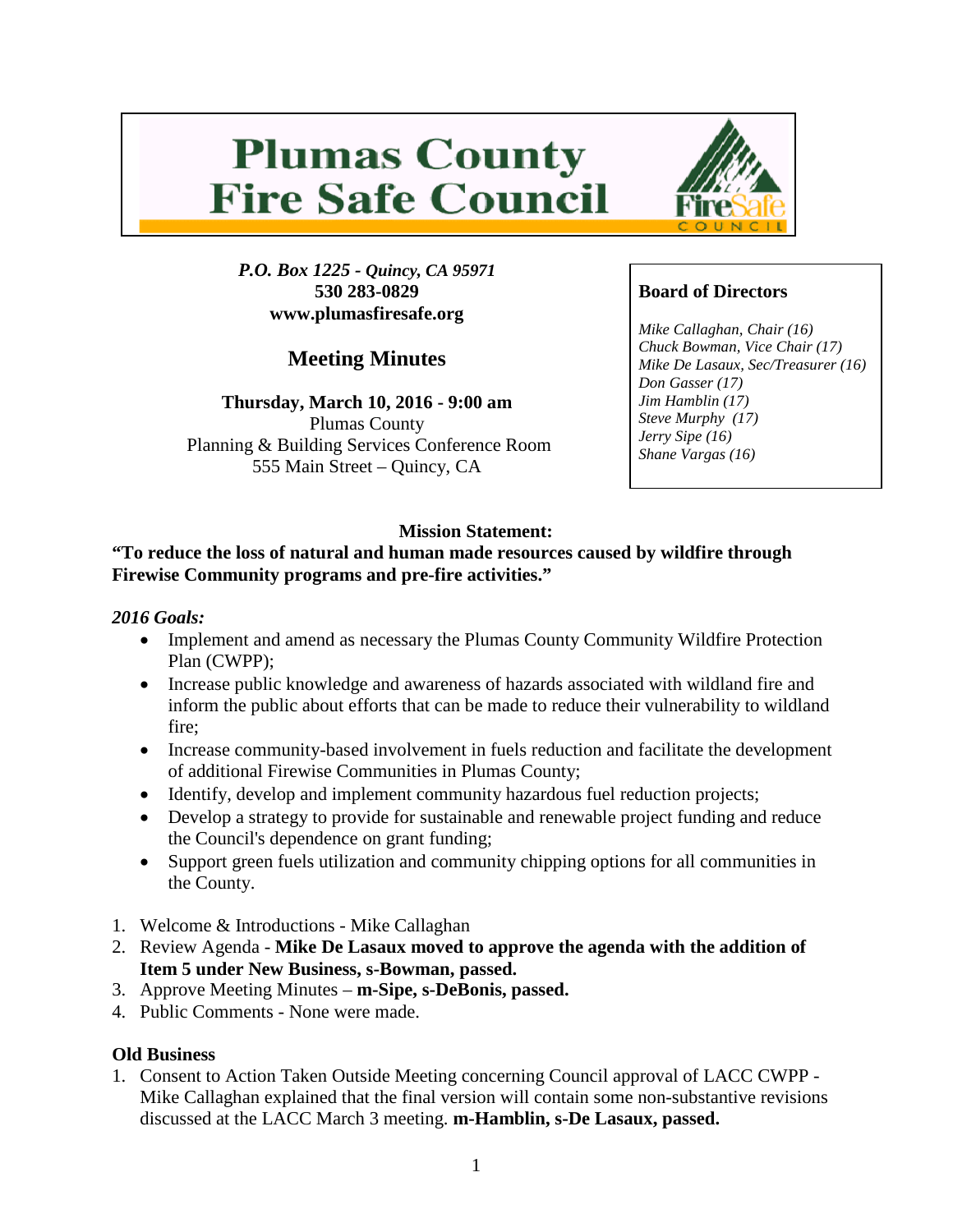#### **New Business**

- 1. Establish Website Development Committee Mike Callaghan explained that the website was last updated in 2013, primarily by updating documents with little updating of the site itself. Mike appointed the following committee to re-design the website: Sue McCourt - Chair, Bowman, Callaghan, Norton.
- 2. Discussion of Archeological Survey Proposal Mike De Lasaux commented that an existing agreement between the California Fire Safe Council and the USFS to allow qualified Registered Professional Foresters to conduct site surveys has been a more efficient and costeffective way to expedite fuels reduction projects. Nick Bunch explained that there was a temporary gap in policy at the regional level, and in the absence of clear direction, local personnel were strictly interpreting the rule that this work must be completed by a qualified archeologist. The issue still is being reviewed at the regional level and may still be resolved in such a manner that professional archeologists would not be required. **Mike De Lasaux moved to approve the strategy of dealing with five currently stalled projects in two packages by engaging an Archeologist on a contractual basis, and that the Council continue to pursue the issue with the USFS, s-Callaghan, passed.**
- 3. Discussion of Development Process for Firewise Assessments & CWPPs Sue McCourt introduced the process that Jerry, Bill and she had drafted. Primary points: 1) Firewise designation should be done first to allow communities to get internally organized, 2) Firewise and CWPP process should begin with the Council as it has contacts and resources, 3) CWPP is good process to involve adjacent landowners. This worked especially well at Greenhorn, but not as well at Lake Almanor Country Club. Mike Callaghan emphasized that the value of Firewise is the formation of a core community group focused on taking action to make their community safer from wildfires. Mike De Lasaux commented that communities are eligible for grant funding through the county-wide CWPP as well as through a local CWPP. Ryan Bauer mentioned that a local CWPP also has the advantage of guiding USFS actions on adjacent PNF lands.

Mike De Lasaux welcomed clarification of how OES and the Council would coordinate educational and outreach efforts related to the formation of Firewise communities. It is important to reduce potential confusion, especially since both programs are funded by Title III funds. Jerry Sipe commented that the proposal continues the synergy between the organizations that has created great success in forming Firewise communities.

- 4. Presentation of Title III Grant Information & Analysis Mike De Lasaux presented data that highlight the importance of Title II and Title III funds which have represented about one-half of Council funding since 2001. He pointed out that every dollar of Title III funding has produced three dollars in fuel reduction grants and has allowed the Council to reduce fuels on approximately 5,000 acres. His presentation also summarized the amounts and sources of grants for each of the Council's first fifteen years.
- 5. Special HFR Mapping Meeting Mike De Lasaux stated that the purpose of past meetings was to allow anyone who had done HFR work to share the results with others. Also, mapping